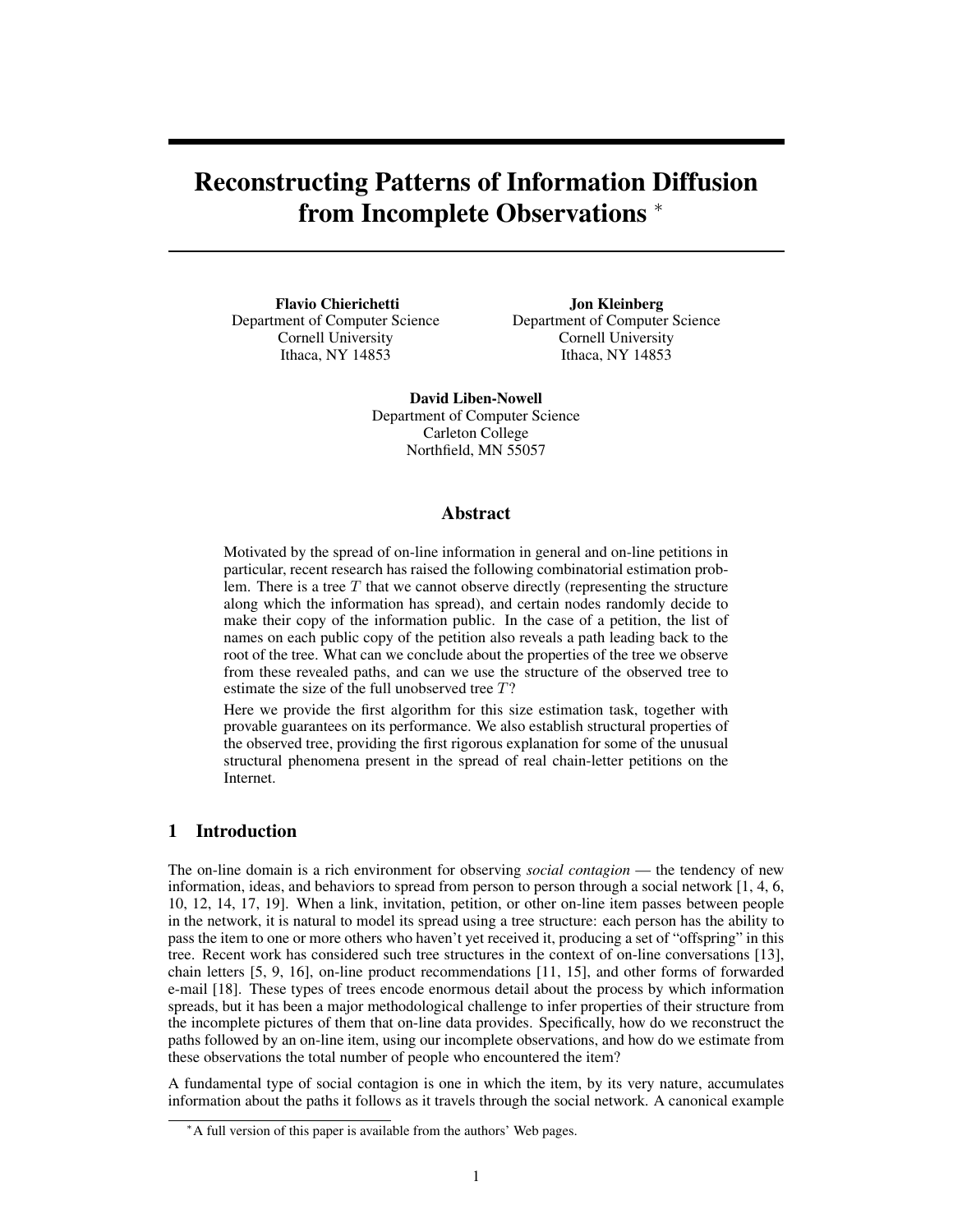of such a self-recording item is an on-line petition that spreads virally by e-mail — in other words, a *chain-letter petition* [9, 16]. Each recipient who wants to take part in the petition signs his or her name to it and forwards copies of it to friends. In this way, each copy of the petition contains a growing list of names that corresponds to a path all the way back to the initiator of the petition. Such types of petitions are a central ingredient in broader forms of Internet-based activism, a topic of considerable current interest [7, 8]. In the remainder of this discussion, we will refer to the item being spread as a "petition," although more generally we are considering any item with this self-recording structure.

Reconstructing the Spread of Social Contagion. Liben-Nowell and Kleinberg studied the following framework for reconstructing the spread of chain-letter petitions [16]. Empirical analyses of large-scale petitions suggest that the spreading pattern can be reasonably modeled as a tree  $T$ ; although there are a small number of deviations, almost all participants sign a copy of the petition exactly once (even if they receive it multiple times), and so we can view the person from whom they received this copy as their parent in  $T$ . The originator of the petition is the root of  $T$ .

For a given petition, the tree  $T$  is the structure we wish to understand, because it captures how the message spreads through the population. But in general we cannot hope to observe T: assuming that the petition spreads through individuals' e-mail accounts, hosted by multiple providers, there is no single organization that has all the information needed to reconstruct  $T<sup>1</sup>$  Instead, we must obtain information about  $T$  indirectly by a revelation mechanism that we can model as follows. For each person v who signs the petition, there is a small probability  $\delta > 0$  that v will also publicly post their copy of it. In this case, we say that the node  $v$  is *exposed*. When  $v$  is exposed, we see not only that v belongs to T, but we also see v's path all the way back to the root r of T, due to the list of names on  $v$ 's copy of the petition. Thus, if the set of people who post their copy of the petition is  $\{v_1, v_2, \ldots, v_s\}$ , then the subtree T' of T that we are able to observe consists precisely of the union of the r-to- $v_i$  paths in T (for  $i = 1, 2, \ldots, s$ ).<sup>2</sup>

We refer to this process as the  $\delta$ -sampling of a tree T: each node v is exposed independently with probability  $\delta$ , and then all nodes on any path from the root to an exposed node (including the exposed nodes themselves) are *revealed*. This results in an observed tree, consisting of all revealed nodes, given by a random variable  $T_{\delta}$  drawn from the set of all possible subtrees of T. Understanding the relationship between  $T_{\delta}$  and T is a fundamental question, since empirically we are often in a setting where we can observe  $T_\delta$  and want to reason about properties of the larger unobserved tree T.

**Properties of**  $\delta$ **-Sampling: Some Basic Questions.** This is the basic issue we address in this paper: to understand the observation of a tree under δ-sampling. In Liben-Nowell and Kleinberg's work, they looked at large trees revealed via the public posting of chain-letter petitions on the Internet — the real-life process that is mathematically abstracted by  $\delta$ -sampling — and they identified some unexpected and recurring empirical properties in the observed trees. In particular, the observed trees that they reconstructed had a very large *single-child fraction* — the fraction of nodes with only one child was above 94%. The resulting trees had a narrow, "stringy" appearance, owing to long chains of these single-child nodes; this led naturally to the question of why the patterns of chain-letter diffusion were giving rise to such structures. Possible answers were hypothesized in subsequent work. In particular, Golub and Jackson proposed an explanation based on computer simulation  $[9]$ ; they studied a model for generating trees T using a Galton–Watson branching process [3], and they showed that for branching processes near the critical value for extinction,  $\delta$ -sampling with small values of  $\delta$  produced large single-child fractions in simulations.

This line of work has left open a number of questions, of which two principal questions are the following. First, can we provide a formal connection between δ-sampling and the single-child fraction, and can we characterize the types of trees on which this connection holds (whether generated by branching processes or otherwise)? Second, existing work on this topic has so far not provided any framework capable of addressing what is perhaps the most basic question about  $\delta$ -sampling: given a tree  $T_{\delta}$  with its set of exposed nodes indicated — i.e., a single outcome of the  $\delta$ -sampling process

<sup>&</sup>lt;sup>1</sup>Some petitions are hosted by a single Web site, rather than relying on social contagion; however, our focus here is on those that spread via person-to-person communication.

<sup>&</sup>lt;sup>2</sup>In practice, there is a separate algorithmic question inherent in constructing this union in the presence of noise that makes different copies of the lists slightly typographically different from each other [5, 16], but this noise-correction process can be treated as a "black box" for our purposes here.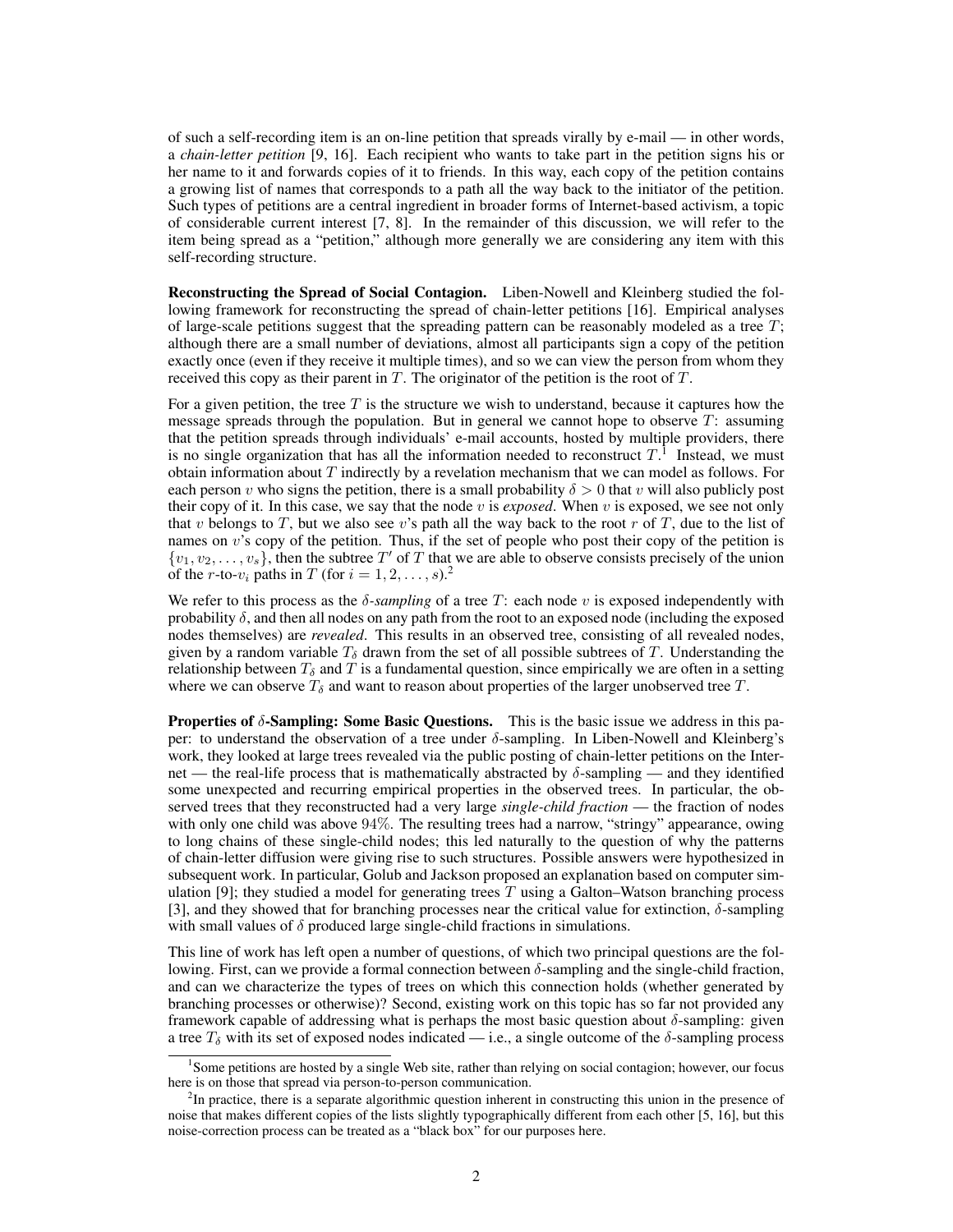— can we infer the number of nodes in the original tree  $T$ ? (Note that we must do this inference without knowing the value of  $\delta$ .) This second question is a central issue in the sense that one generally asks, given partial observations of diffusion-based activism, for an estimate of the total number of people who were involved.

Our Results: Single-Child Fractions and Size Estimation. In this paper, we provide answers to both of these questions. First, we prove that  $\delta$ -sampling with small  $\delta$  produces a large single-child fraction in all bounded-degree trees. We do not require any assumption that the unobserved tree  $T$ arises from a branching process; the tree may be arbitrary as long as the degrees are bounded. More precisely, we show that for every natural number k, there is a function  $f_k(x)$  for which  $\lim_{x\to 0^+} f_k(x) = 0$ , such that if T has a maximum of k children at any node, then  $T_\delta$  has a singlechild fraction of at least  $1 - f_k(\delta)$  with high probability.<sup>3</sup> This result shows how the long stringy structures observed by Liben-Nowell and Kleinberg are a robust property of the process by which these structures were observed, essentially independently of what we assume (beyond a degree bound) for the structure of the unobserved tree.

Second, we consider the problem of estimating the *size* of T, which we define as the number of nodes it contains. In the basic formulation of the problem, we ask: given a single draw of  $T_{\delta}$ , with its set of exposed nodes indicated, can we estimate the size of T to within a  $1 \pm \varepsilon$  factor with high probability for any constant  $\varepsilon > 0$ ? Here we show that this is possible for any bounded-degree tree, as well as for trees of unbounded degree that satisfy certain structural conditions.

Following our analysis of the estimation problem, we also consider the closely connected issue of *concentration*, which is related to estimation but distinct from it. Specifically, we ask: is it the case that the size of  $T_\delta$  (a numerical random variable derived from  $T_\delta$  itself) is concentrated near its mean? For sufficiently small  $\delta$  the answer is no, and we give a bound on the threshold for  $\delta$ , tight to within an exponentially smaller term, at which concentration begins to hold. We note that concentration is a fundamentally different issue from estimation, in the sense that to be able to perform estimation, it is not sufficient that the size of  $T_\delta$  be concentrated as a random variable.<sup>4</sup>

Using our methodology, we provide the first estimate for the reach of the Iraq-War protest chain letter studied by Liben-Nowell and Kleinberg: while the tree structure and rate of posting are at the limit of the parameters that can be handled, our framework estimates that their observed tree of 18,119 signers is a subtree of a larger unobserved tree with approximately 173,000 signers, which in total generated roughly 3.5 million copies of the e-mailed petition when both signers and non-signers are considered.

Our Results: Extensions of the Basic Model. Finally, we prove results for several extensions to our model. First, while we have focused on the case in which there is a fixed underlying tree  $T$  which is then sampled using randomization, we can also define a model in which both  $T$  and the sampling are the result of randomization — in particular, we consider a case in which  $T$  is first generated from a critical Galton–Watson process [3], and then  $\delta$ -sampling is applied to the generated tree T. For this model, we show that as long as the offspring distribution of the Galton–Watson process has finite variance and unit expectation we can estimate the size of the unobserved tree  $T$ . Note that this allows for unbounded degrees  $-$  i.e., an offspring distribution with unbounded support  $-$  provided that the variance of this distribution is bounded.

A further extension relaxes the assumption that when a node  $v$  makes its copy of the petition public, the path is revealed all the way back to the root. Instead of the full path being visible, one can alternately consider a situation in which only the previous  $\ell$  names on the petition are preserved, and hence the observed tree can only be reconstructed if it is possible to piece these snippets of length  $\ell$ 

<sup>&</sup>lt;sup>3</sup>Note that for simple reasons we need the given conditions on both k and  $\delta$ . Indeed, if we don't bound the maximum number of children at any node, then the star graph — a single node with  $n - 1$  children has a single-child fraction of 0 with high probability for any non-trivial δ. And if we don't consider the case of  $\delta \to 0$ , then each node with multiple children has a constant probability of having several of them made public and hence the single-child fraction can't converge to 1, unless the original tree was composed almost exclusively of single-child nodes to begin with.

<sup>&</sup>lt;sup>4</sup>For example, if  $T_\delta$  is simply a star with s leaves, this observed tree is consistent with  $\delta$ -sampling applied to any *n*-leaf star, for any value of  $n \geq s$  and with  $\delta = s/n$ .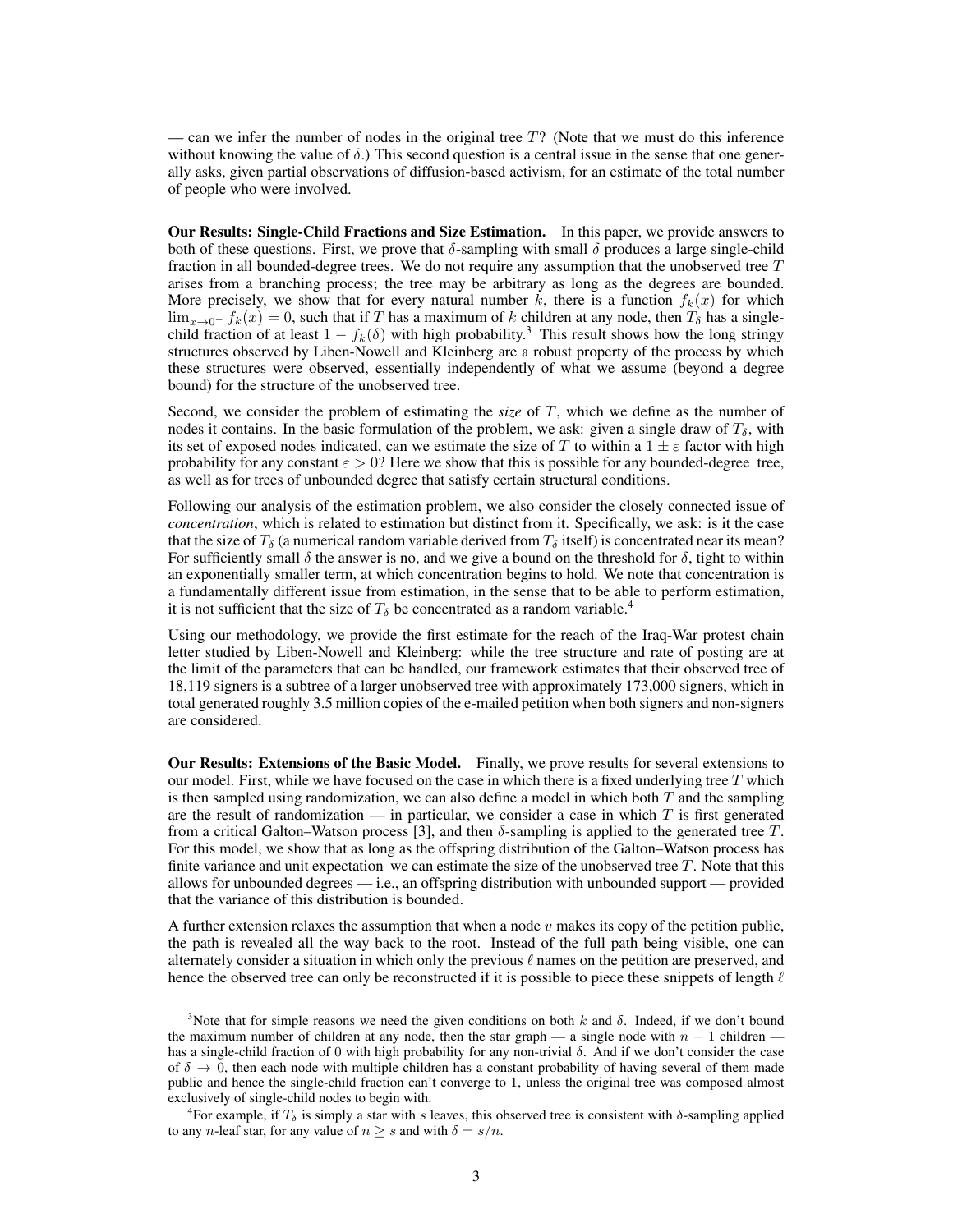together.<sup>5</sup> Here we can show that size estimation is possible provided that  $\ell$  is at least  $\delta^{-1}$  times a logarithmic factor, and this bound is asymptotically tight. Thus, our estimation methods work even when the data provides much less than a full path back to the root for each node made public. Due to space limitations, we defer details of this extension to the full version of the paper.

## 2 Single-Child Fraction

We begin by showing that in any bounded-degree tree, the fraction of single-child nodes converges to 1 as the sampling rate  $\delta$  goes to 0. The plan for this proof is as follows. First of all, let the unobserved tree T have n nodes, each having at most k children. Let us say that v is a *branching node* if it has more than one child. (That is, we partition the nodes of the tree into three disjoint categories: leaves, single-child nodes, and branching nodes.) In any bounded-degree tree, the number of leaves and the number of branching nodes are within a constant factor of each other; in particular, this will be true in the revealed tree  $T_{\delta}$ .

Now, all leaves in  $T_\delta$  are nodes that are exposed (i.e., made public) by the  $\delta$ -sampling process, so in expectation  $T_{\delta}$  has at most  $\delta n$  leaves (and we can bound the probability that the actual number exceeds this by more than a small factor). Thus, there will also be  $O(\delta n)$  branching nodes, and all other nodes in  $T_{\delta}$  must be single-child nodes.

Thus, the key to the argument is Theorem 2.1, which asserts that with high probability,  $T_{\delta}$  has  $\Omega(\delta n \log_k \delta^{-1})$  nodes in total. Since there are only  $O(\delta n)$  leaves and branching nodes, the remaining nodes must be single-child nodes — and since the size of  $T_\delta$  exceeds  $O(\delta n)$  by a factor of  $\Omega(\log_k \delta^{-1})$ , the fraction of single-child nodes in  $T_\delta$  must therefore converge to 1 as  $\delta$  goes to 0.

Complete proofs of all the results in this paper are given in the full version; due to space limitations, we are not able to include them here. Where space permits, we will briefly summarize some of the proofs in the present version. For Theorem 2.1, the key is to show that in any bounded-degree tree T, we can identify  $\Omega(\delta n)$  many disjoint sub-trees  $T_1, T_2, T_3, \ldots$ , each of size  $\Theta(\delta^{-1})$ . We then argue that in a constant fraction of these trees  $T_i$ , a node of  $T_i$  at distance at least  $\Omega(\log_k \delta^{-1})$  from  $T_i$ 's root will be exposed, which will result in the appearance of  $\Omega(\log_k \delta^{-1})$  nodes in  $T_i$ .

**Theorem 2.1.** Let T be a rooted n-node tree, and suppose that no node in T has more than  $k \geq 2$ *children.*<sup>6</sup>

Let  $\delta \leq k^{-\alpha}$ , for any constant  $\alpha > 2$ . Let  $T_{\delta}$  be the random subtree of T revealed by the  $\delta$ -sampling *process, and let*  $X_{\delta}$  *be the number of its internal nodes. Then* 

$$
\Pr\left[X_{\delta} \ge \Omega(\delta n \log_k \delta^{-1})\right] \ge 1 - e^{-\Omega(\delta n)}.
$$

We now follow the plan outlined at the beginning of this section, using this theorem to conclude that the fraction of single-child nodes converges to 1. Theorem 2.1 provided the main step; from here, we simply argue, in Theorem 2.2, that  $T_{\delta}$  will have at most  $O(\delta n)$  branching nodes with high probability.

**Theorem 2.2.** *Given a tree* T *on n* nodes, a sampling rate  $\delta$ , and a number  $M \le n$ , let p be the *probability that the size of the tree*  $T_{\delta}$  *revealed by the*  $\delta$ *-sampling process is at most* M. Let m be *the number of nodes in*  $T_{\delta}$  *and*  $m_1$  *be the number of single-child nodes in*  $T_{\delta}$ *. Then,* 

$$
\Pr\left[m_1 \ge \left(1 - O\left(\frac{\delta n}{M}\right)\right) \cdot m\right] \ge 1 - e^{-\Omega(\delta n)} - p.
$$

Now, using Theorems 2.1 and 2.2, we obtain the main result about single-child nodes as the following corollary.

**Corollary 2.3.** Let T be a rooted n-node tree, and suppose that no node in T has more than  $k \geq 2$ *children.*

 $<sup>5</sup>$ This version of the problem also arises naturally if we assume that individuals are not explicitly signing a</sup> petition, but that each forwarded message includes copies of the previous messages to a depth of  $\ell$ .

 ${}^6$ If, in T, each node has at most one child, then T is a path — in which case, an easy argument shows that almost every node will be revealed, and that necessarily only one of the revealed nodes will not have one child. Still, this case is covered by the theorem: just choose  $k = 2$ .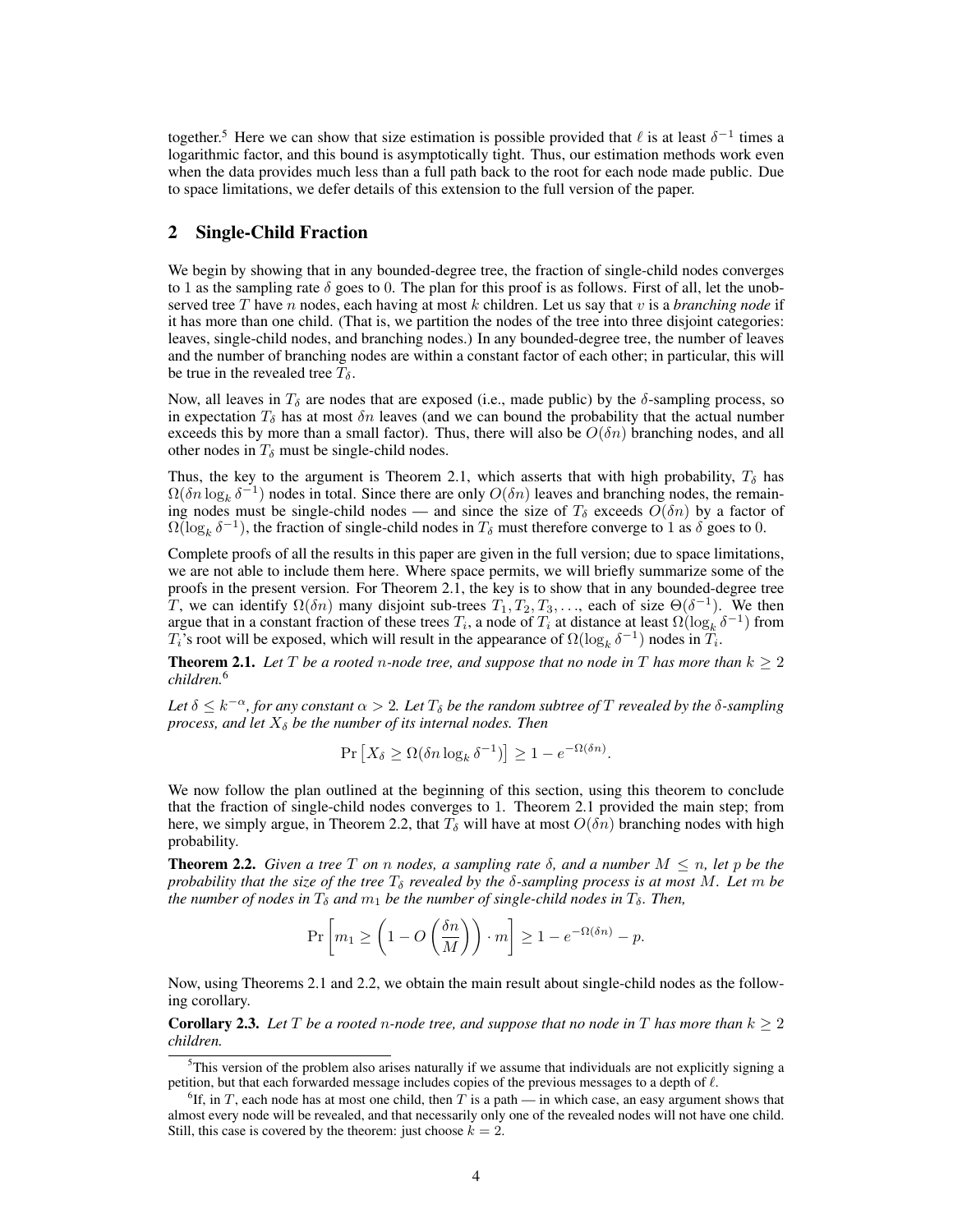Let  $\delta \leq k^{-\alpha}$ , for any constant  $\alpha > 1$ . Let  $T_{\delta}$  be the random subtree of T revealed by the  $\delta$ -sampling *process. Let* m *and* m<sup>1</sup> *be, respectively, the number of nodes, and the number of nodes with exactly one child, in*  $T_{\delta}$ *. Then* 

$$
\Pr\left[m_1 \ge \left(1 - O\left(\frac{1}{\log_k \delta^{-1}}\right)\right) \cdot m\right] \ge 1 - e^{-\Omega(\delta n)}.
$$

For concreteness, observe that if we choose  $\delta = k^{-\Omega(1/\epsilon)}$  in Corollary 2.3, we obtain that the fraction of single-child nodes in the revealed tree will approach  $1-O(\epsilon)$  with probability  $1-\exp(-\Omega(\delta n))$ .

## 3 Estimation

As before, given an unknown tree T, let  $T_{\delta}$  be the tree revealed by the  $\delta$ -sampling process. In this section, we focus on the problem of size estimation: we present an algorithm which can be used as an unbiased estimator  $\delta$  for  $\delta$ , and then we estimate the size n of the full unobserved tree.

Let  $V = V(T_\delta)$  be the set of nodes of  $T_\delta$ , let  $L \subseteq V$  be the set of its leaves, and let  $E \subseteq V$  be the set of its nodes that were exposed. (Observe that  $L \subseteq E$ .) For the unbiased estimator  $\hat{\delta}$ , we consider the set of all nodes "above" the leaves of  $T_{\delta}$  — that is, internal nodes on a path from a leaf of  $T_{\delta}$  to the root — and we use the empirical fraction of exposures in this set as our value for  $\delta$ .

After establishing that  $\delta$  is an unbiased estimator, we show that the probability of a large deviation between  $\hat{\delta}$  and  $\delta$  decreases exponentially in  $|V - L|$ , the number of internal nodes of  $T_{\delta}$ . Thus, to show a high probability bound for our size estimate, we need to establish a lower bound on the number of internal nodes of  $T_{\delta}$ , which will be the final step in the analysis.

We begin by describing an algorithm to produce the estimator  $\hat{\delta}$ , and a corresponding estimator  $\hat{n}$ for the size of T.

- If  $|V| = 0$  then return  $\hat{\delta} = 0$ ; and if  $|V| = 1$  then return  $\hat{\delta} = 1$ .
- Otherwise return  $\hat{\delta} = \frac{|E| |L|}{|V| |L|}$  $\frac{|E|-|L|}{|V|-|L|}$ . If  $|E|>|L|$ , also return  $\hat{n} = \frac{|V|-|L|}{|E|-|L|}$  $\frac{|V| - |L|}{|E| - |L|} \cdot |E|.$

Observe that the algorithm is well-defined since, if  $|V| \geq 2$ , then V will contain  $T_{\delta}$ 's root, which will not be contained in L, and therefore  $|V| - |L| \ge 1$ . For the following analysis of the algorithm observe that, since  $L \subseteq E$  and  $L \subseteq V$ , we have  $|E| - |L| = |E - L|$  and  $|V| - |L| = |V - L|$ .

We begin by showing that  $\hat{\delta}$  is an unbiased estimator for  $\delta$ . Following the plan outlined above, we consider the independent exposures of all nodes that lie above the leaves of  $T_{\delta}$ , resulting in the set  $E-L \subseteq V-L$ . Because exposure decisions are made independently at each node, Chernoff bounds provide us with a concentration result.

**Lemma 3.1.**  $\hat{\delta}$  *is an unbiased estimator for*  $\delta$ *. Furthermore, if*  $|V| \geq 2$ *,* 

$$
\Pr\left[\left|\hat{\delta} - \delta\right| \ge \epsilon \cdot \delta\right] \le 2e^{-\frac{1}{3}\epsilon^2 \delta|V - L|}.
$$

We now transfer our bound on  $|\hat{\delta} - \delta|$  to a bound on  $|\hat{n} - n|$ . For this, it suffices to combine three relationships among these quantities: (i)  $\hat{n} = |E|/\hat{\delta}$  by definition; (ii)  $|\hat{\delta} - \delta| \leq \epsilon \cdot \delta$  with high probability, by Lemma 3.1, and (iii)  $||E| - \delta n| \leq \epsilon \delta n$  with high probability via Chernoff bounds, since the exposure decisions consist of n independent coin flips each of probability  $\delta$ . Putting these together, we have the following corollary of Lemma 3.1.

**Corollary 3.2.** *If*  $|V| \geq 2$ , then the size n of the unknown tree T satisfies

$$
\Pr\left[|n-\hat{n}|\leq \epsilon n\right] \geq 1 - e^{-\Theta(\epsilon^2 \delta|V-L|)}.
$$

#### 3.1 Trees with sublinear maximum degree

Our bounds thus far show that  $\hat{n}$  is close to n with a probability that decreases exponentially in the number of internal nodes  $|V - L|$ . We now investigate cases under which we can replace this upper bound on the probability by a more powerful one that decreases exponentially in a function that depends directly on n.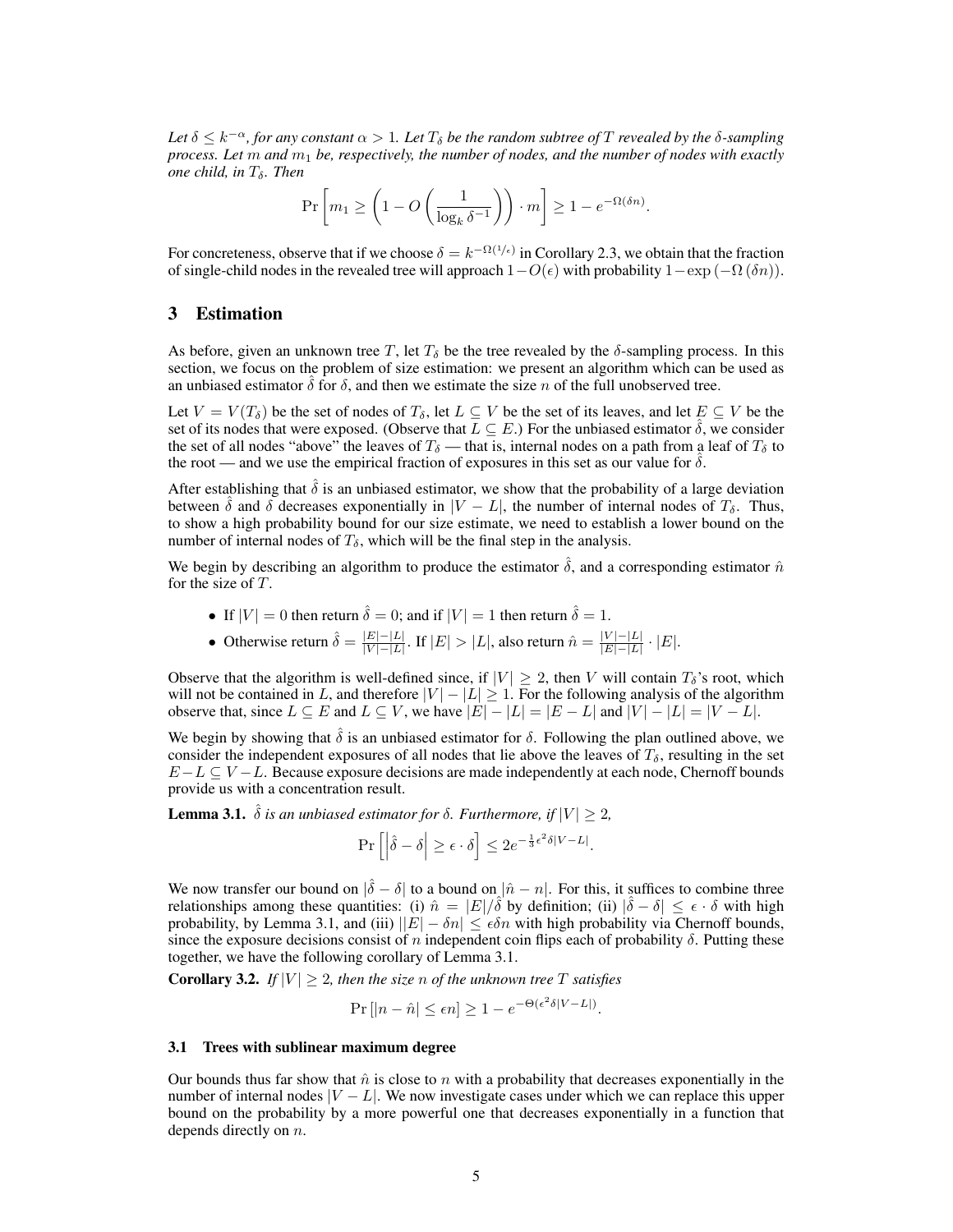To do this, we require a theorem that guarantees that the number of internal nodes is at least an explicit function of n; this function can then be used in place of  $|V - L|$  in the probability bounds. Our main result for this purpose is the following; in many respects, the bound it establishes it is less refined than the bound from Theorem 2.1, but it is useful for obtaining a guarantee for the estimation procedure. The crux of the proof is to show that if a node v has  $k_v$  children, and  $\delta k_v \leq 1$ , then the probability that  $v$  is revealed is at least a constant times the expected number of the exposed children of v: that is,  $\Omega(\delta k_v)$ ; if, instead,  $\delta k_v > 1$ , then the probability that v is revealed is  $\Omega(1)$ . The result then follows from a bound on the number of nodes of degree greater than  $\delta^{-1}$ , linearity of expectation, and Chernoff bounds.

**Theorem 3.3.** Let T be a rooted n-node tree, and suppose that no node in T has more than  $k \geq 1$ *children.*

Let  $T_{\delta}$  be the random subtree of T revealed by the  $\delta$ -sampling process. Then, the number  $X_{\delta}$  of *internal nodes of*  $T_{\delta}$  *satisfies* 

$$
\Pr\left[X_{\delta} \ge \frac{1 - e^{-1}}{2} \cdot \min\left(k^{-1}, \delta\right) \cdot (n - 1)\right] \ge 1 - e^{-\Theta\left(n \min\left(k^{-1}, \delta\right)\right)}.
$$

Using this theorem, we can directly replace the bound from Corollary 3.2 with one that is an explicit function of *n*. Specifically, the next result follows directly from Corollary 3.2 and Theorem 3.3.

**Corollary 3.4.** Let T be a rooted n-node tree, and suppose that no node in T has more than  $k \geq 1$ *children. Then, the event*

$$
(1 - \epsilon)n \le \hat{n} \le (1 + \epsilon)n
$$

*happens with probability at least*  $1 - e^{-\Theta(\epsilon^2 \delta \min(\delta, k^{-1})n)}$ .

The smallest  $\delta$  that Corollary 3.4 can tolerate is roughly  $n^{-1/2}$ : if  $\delta \ge \Omega \left( \sqrt{\frac{\ln n^{-1}}{\epsilon^2 n}} \right)$  , and no node in the unknown tree has more than  $\delta^{-1}$  children (observe that  $\delta^{-1} \gtrsim \sqrt{n}$ ), then with probability √  $1 - \eta$ , the  $\hat{n}$  returned by the estimator is within a multiplicative  $1 \pm \epsilon$  factor of the actual n.

#### 3.2 Trees Arising from Branching Processes

We observe that Corollary 3.2 can also be used, just as in Section 3.1, for critical branching processes — those whose offspring distributions have unit expectation. (We also require finite variance.) The main fact we require about such branching processes is that the height of a uniformly chosen node from a branching process tree (with offspring distribution having finite variance, unit expectation, and conditioned on being of size *n*) is at least  $\Omega(n^{1/2-\epsilon})$  with high probability [2].

Now, since  $|V - L|$  is at least the length of the path joining a uniform chosen node to the root, if we choose  $\delta \geq \Omega\left(n^{-1/2+2\epsilon}\right)$  it holds that  $|V - L| \geq \omega(\delta^{-1})$ , and Corollary 3.2 can be applied to obtain a concentration result for  $\hat{n}$ .

## 4 Concentration

As we observed in previous sections, the size of  $T<sub>\delta</sub>$  plays a prominent role in determining both the fraction of single-child nodes and the size of the unknown tree T.

In this section we prove some concentration results on the quantity  $|T_{\delta}|$  — that is, we will bound the probability that  $|T_{\delta}|$  is far from its mean, over random outcomes of the  $\delta$ -sampling process applied to the underlying tree T.

To begin with, the mean  $E[[T_\delta]]$  depends not just on  $|T|$  but also on the structure of T. However, it has a simple formulation in terms of this structure, as shown by the following claim, which is a direct application of linearity of expectation.

**Observation 4.1.** Let T be a rooted tree, and let  $T_{\delta}$  be the random subtree of T revealed by the  $\delta$ -sampling process. Then, if  $|T_v|$  denotes the size of the subtree of T rooted at v,

$$
E\left[|T_{\delta}|\right] = \sum_{v \in T} \left(1 - (1 - \delta)^{|T_v|}\right).
$$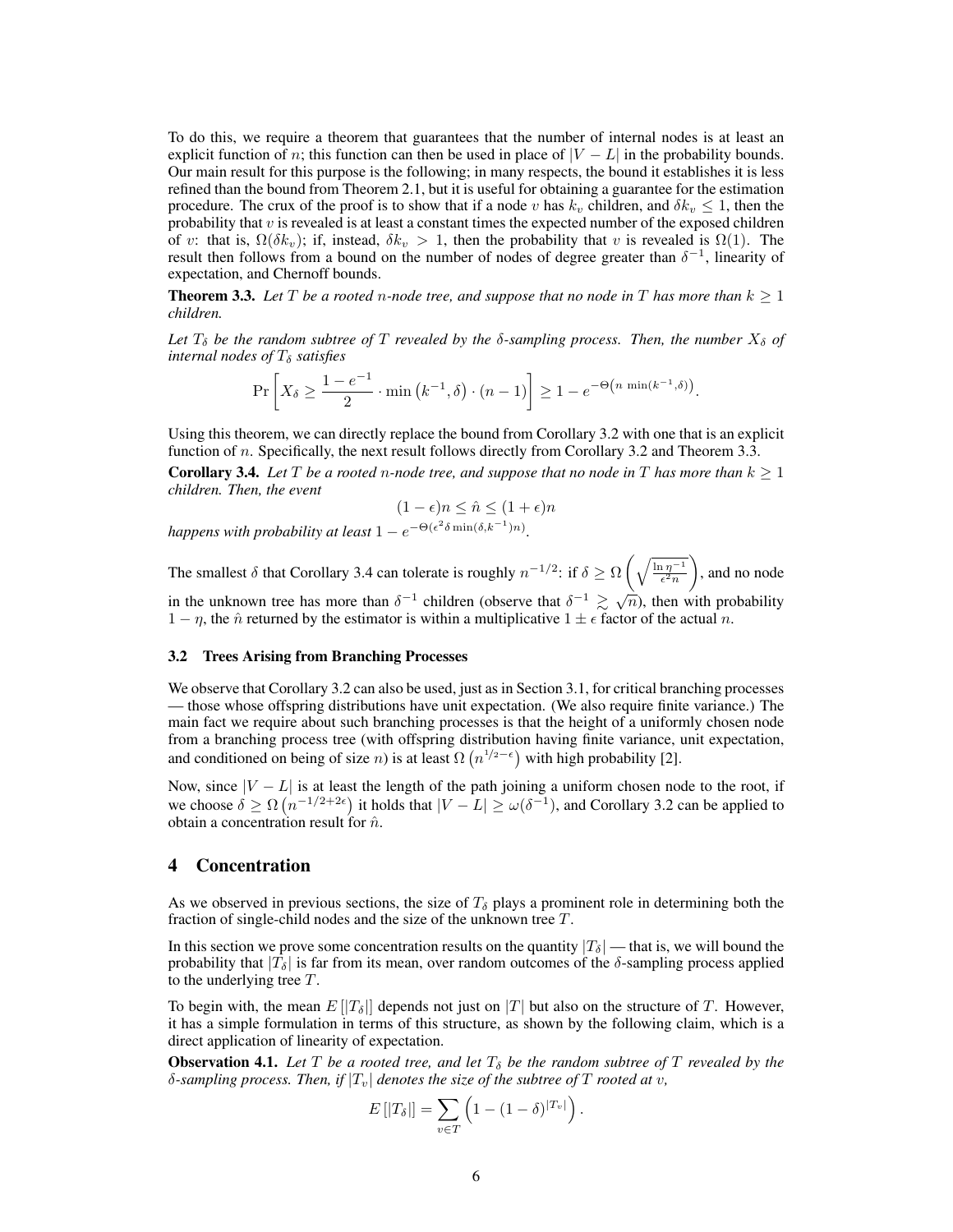Our main result on concentration gives a value of  $\delta$  above which  $|T_{\delta}|$  has a high probability of being near its mean. The proof requires an intricate balancing of two kinds of nodes — those "high" in  $T$ , with many descendants, and those "low" in  $T$ , with few descendants. If there are many low nodes, then since their probabilities of being revealed behave relatively independently, we have concentration; if there only a few low nodes, then we have concentration simply from the fact that most of the high nodes will be revealed in almost all outcomes of the  $\delta$ -sampling process.

**Theorem 4.2.** Let T be a rooted tree on n nodes, with height at most H. Let  $T_{\delta}$  be the random *subtree of*  $T$  *revealed by the*  $\delta$ -sampling process. Let  $m$  be the size of  $T_{\delta}$ .

*Then for any*  $\epsilon$ ,  $\eta$  *bounded above by some constant, and for any* 

$$
\delta \geq \Omega \left( \min \left( \frac{\ln^2 n / \eta}{\sqrt{n \epsilon^3 \eta}}, \frac{H \ln^3 n / \eta}{n \epsilon^3 \eta} \right) \right),\,
$$

*it holds that*  $Pr[|m - E[m]| \leq \epsilon E[m]| \geq 1 - \eta$ .

Note that the theorem requires a lower bound on the value of  $\delta$ , and we now show why this bound is necessary. In particular, we observe how the theorem does not hold if  $\delta = o(n^{-1/2})$ . To do this, let T be a tree whose root is connected directly to  $n-1-\lceil\delta^{-1}\rceil$  leaves and also to a path of length  $\lceil \delta^{-1} \rceil$ . Then  $T_{\delta}$  will not contain any node in the path with probability

$$
(1 - \delta)^{\lceil \delta^{-1} \rceil} \xrightarrow{\delta \to 0} e^{-1}.
$$

If  $T_{\delta}$  does not contain any node in the path, then it will only contain nodes adjacent to the root. Since there are  $\Theta(n)$  of these nodes, it follows from Chernoff bounds that  $T_{\delta}$  will contain at most  $U = O(\delta n)$  many nodes.

On the other hand, the probability that  $T_{\delta}$  will contain exactly one node in the path is

$$
\left\lceil \delta^{-1} \right\rceil \cdot \delta \cdot (1 - \delta)^{\left\lceil \delta^{-1} \right\rceil - 1} \xrightarrow{\delta \to 0} e^{-1}.
$$

Since, under this conditioning, the single node in the path will be uniformly distributed over the path itself, with half the probability it will be in the lower half of the path — causing the upper half of the path to be revealed. Hence with constant probability at least  $L = \Omega(\delta^{-1})$  nodes will be revealed.

We have shown that with constant probability the size of  $T_\delta$  will be at most U, and with constant probability the size of  $T_\delta$  will be at least L. If  $\delta = o(n^{-1/2})$ , we have  $L/U = \Omega(\delta^{-2}n^{-1}) =$  $\omega(n)/n = \omega(1)$ , from which it follows that the number of nodes of  $T_\delta$  is not concentrated when  $\delta = o(n^{-1/2}).$ 

## 5 The Iraq-War Petition

Using the framework developed in the previous sections, we now turn to the anti-war petition studied by Liben-Nowell and Kleinberg. The petition, which protested the impending US-led invasion of Iraq, spread widely via e-mail in 2002–2003. The Iraq-War tree observed by Liben-Nowell and Kleinberg — after they did some mild preprocessing to clean the data — was deep and narrow, and contained the characteristic "stringy" pattern analyzed in Section 2, with over 94% of nodes having exactly one child. The observed Iraq-War tree contained  $|V| = 18,119$  nodes and  $|E| = 620$ exposed nodes, of which  $|L| = 557$  were exposed leaves.

Using this information, we can apply the algorithm from Section 3: we estimate the posting probability as  $\delta = (620 - 557)/(18119 - 557) \approx 0.00359$ , and we estimate the size of the unobserved Iraq-War tree to be  $\hat{n} = |\vec{E}|/\hat{\delta} \approx 172,832.38$  signatories.

We can also apply the results of Section 3 to analyze the error in our estimate  $\hat{n}$ . For this purpose, we pose the question concretely as follows: if the observed Iraq-War tree arose via  $\delta$ -sampling from an arbitrary unobserved tree T of size n, what is the probability of the event that the estimate  $\hat{n}$ produced by our algorithm lies in the interval  $[\frac{1}{2}n, 2n]$ ? (Recall that our estimation algorithm is deterministic; the probability here is taken over the random choices of nodes exposed by the  $\delta$ sampling process to the arbitrary fixed tree  $T$ .) We use a careful analysis (tight to constants), to show that the estimate  $\hat{n}$  is quite tight, as indicated by the following theorem.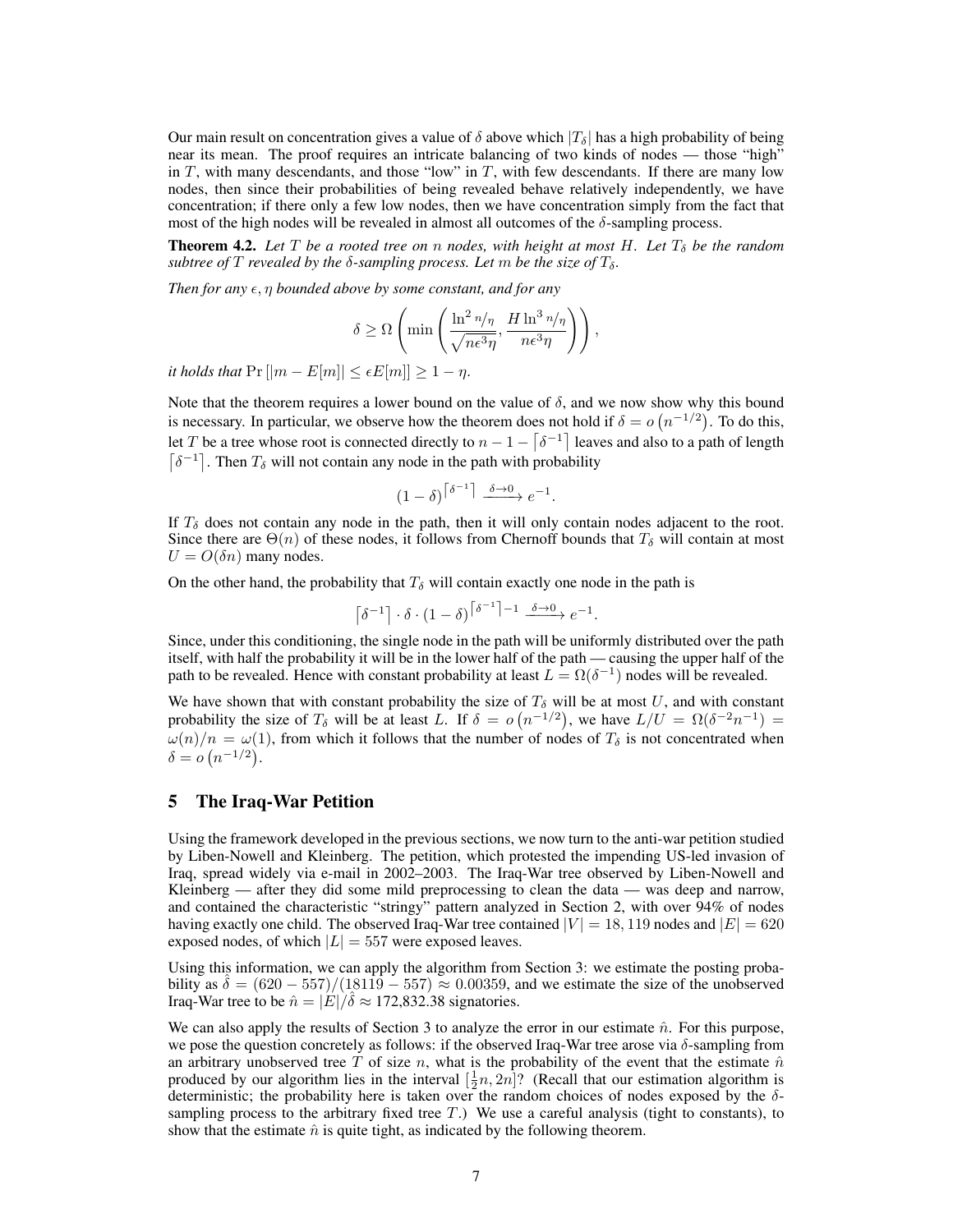Theorem 5.1. *For any tree* T *of size* n*, assuming the observed Iraq-War tree was produced via*  $\delta$ -sampling of T, the event that  $\hat{n}$  *lies in the interval*  $[\frac{1}{2}n, 2n]$  *is at least 95%.* 

In addition to the number of signers of the petition, it is also of interest to determine the total number of e-mail messages generated by the spread of the petition. For this purpose, we first need to estimate the distribution of the number of recipients of an e-mailed copy of the petition.

To estimate this distribution, we collected a dataset of 147 copies of e-mail petitions with intact e-mail headers. In addition to data from the Iraq-War petition, these 147 copies include two other widely circulated petitions, supporting National Public Radio (NPR) and Mothers Against Drunk Driving (MADD). For each of these 147 e-mails, we counted the number of e-mail addresses to which the message was sent, including both direct and CCed recipients. (E-mails that were sent to mailing lists instead of to a list of individuals were not included in the set of 147.) The mean number of addressees was 20.37 (with standard deviation 20.60), the median was 14, and the maximum was 141. In addition to using the length of recipient lists to check the conditions needed for our theoretical results, we can also use these numbers to estimate the total reach of the Iraq-War petition. A person who signs the petition forwards the petition, on average, to 20.37 other addressees. Thus, by linearity of expectation, we can estimate that the  $\approx 172,832.38$  signers in the unobserved tree sent a total of  $\approx 3,520,595.58$  chain-letter e-mails in the Iraq-War petition.

Finally, the δ-sampling process is a very simple abstraction of the process by which a widely circulated message becomes public, and with further inspection of the Iraq-War tree observed by Liben-Nowell and Kleinberg, we can begin to identify potential limitations of the basic  $\delta$ -sampling model. Principally, we have been assuming that each individual signatory of the petition exposes her petition copy independently with probability  $\delta$ . However, the assumption of independence of nodes' exposure events — while useful as an analytical abstraction — appears to be too simple to capture all the properties we see in the exposure events for the real data. One of the most common mechanisms that exposes a petition e-mail is when that e-mail is sent to a mailing list that archives its messages on the Web. When one person exposes her petition copy by sending it to a mailing list, then her friends are more likely to expose their petition copies by sending to the same list again, because they are more likely to be members of that same list (because of homophily) or because they "reply to all" (including the list) with their petition copy. We can quantify this independence issue explicitly by noting that many of the exposed internal nodes in the observed Iraq-War tree are close to the leaves of the tree. In particular, 48 of the 63 exposed internal nodes are within 10 hops of a leaf, out of only 5351 total such nodes. Thus the exposure rate for internal nodes within distance 10 of a leaf is  $48/5351 \approx 0.00897$ , while the exposure rate for internal nodes more than distance 10 from any leaf is  $15/12211 \approx 0.00123$ .

# 6 Conclusion

When information spreads through a social network, it often does so along a branching structure that can be reasonably modeled as a tree; but when we observe this spreading process, we frequently see only a portion of the full tree. In this work, we have developed techniques that allow us to reason about the full tree along which the information spreads from the portion that is observed; as a consequence, we are able to propose estimates for the size of a network cascade from a sample of it, and to deduce certain structural properties of the tree that it produces.

When we apply these techniques to data such as the Iraq-War petition in Section 5, our conclusions must clearly be interpreted in light of the model's underlying assumptions. Among these assumptions, the requirement of bounded degree may generally be fairly mild, since it essentially requires the tree of interest simply to be large enough compared to the number of children at any one node. Arguably more restrictive is the assumption that each node makes an independent decision about posting its copy of the information, and with the same fixed probability  $\delta$ . It is an interesting direction for further work to consider how one might perform comparable analyses with a relaxed version of these underlying assumptions, as well as the extent to which estimations of the type we have pursued here are robust in the face of different variations on the assumptions.

Acknowledgements. Supported in part by the MacArthur Foundation, a Google Research Grant, a Yahoo! Research Alliance Grant, and NSF grants IIS-0910664, CCF-0910940, and IIS-1016099.